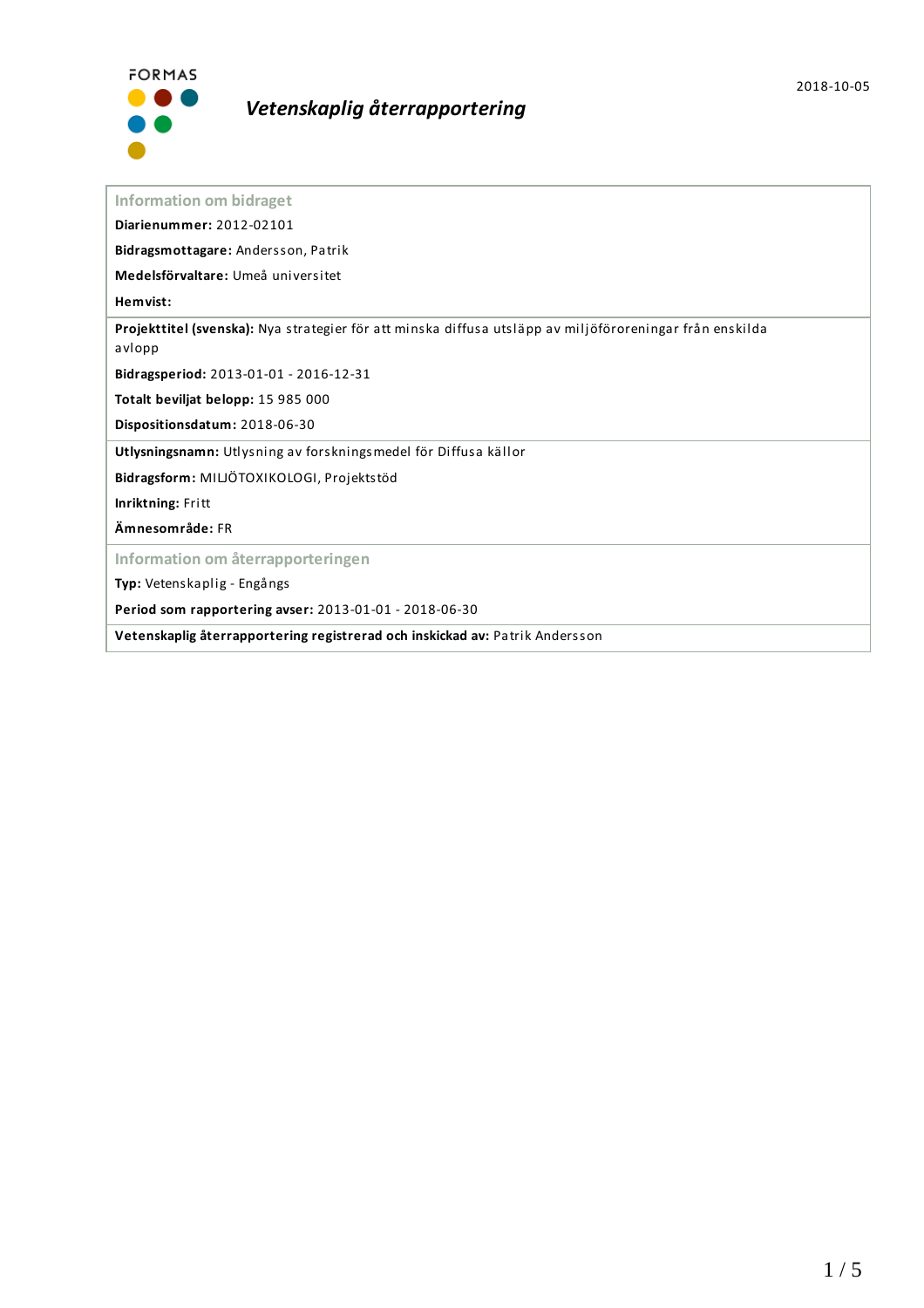#### **Inomvetenskapligt referat**

Referatet (max 8000 tecken inklusive mellanslag) ska vara skrivet som ett abstract till en vetenskaplig uppsats, det vill säga det ska sammanfatta arbetets olika delar.

- Introduktion med syfte och hypotes
- Material och metoder
- Resultat
- Diskussion med slutsats
- Vetenskapliga uppsatser som eventuellt framkommit under projekttiden listas

#### **Inomvetenskapligt referat**

*Introduction* The main objectives of the RedMic project were to identify and quantify emissions of organic pollutants from OSSFs, to develop and evaluate small scale sewage treatment techniques, to identify sources of pollutants, and to suggest an efficient strategy for reduction of diffuse emissions from OSSFs.

*Material and methods* Two major field sampling campaigns were completed focused on OSSFs, but also including reference facilities for large and medium-sized wastewater treatment plants. In addition, two large infiltration beds were sampled over a period of one year. New treatment technologies were tested in laboratory and field settings including both organic and inorganic filter materials as add-on solutions to existing systems. The project also conducted interviews with private house owners who have their own sewers and environmental inspectors in various municipalities. We also carried out a multicriteria analysis aimed at evaluating sustainability aspects of different system solutions.

*Results and Discussion* Using target and non-target chemical analysis revealed a complex pattern of pollutants released from OSSFs. We totally identified more than 100 substances and we found these at levels similar to those found in large municipal wastewater treatment plants. The sewage water contained chemical representatives of pharmaceuticals, plastic additives, pesticides, perfluorinated substances, personal care products, and food additives. Filter beds showed larger reduction of hydrophobic substances, such as triclosan, galaxolide and some organophosphates. In the two studied large infiltration beds over 50 chemicals were found in more than half of the samples and some in concentrations up to micrograms per liter. A number of pollutants traced in the groundwater were also found in an adjacent lake at levels that could pose a threat to its ecosystem. The load of organic pollutants per capita from OSSFs was estimated and compared with the load per capita from conventional municipal treatment plants. Our results showed that for most chemicals the load was significantly higher per capita from the large conventional plants. The results probably reflect longer residence time and sorption to particulate matter in the ground along the way from OSSFs to receiving recipients that may result in an underestimation of the load per capita from OSSFs.

*Treatment technologies* The average removal of investigated organic contaminants by sand filters in laboratory conditions and by a four year old soil bed was less than 50%. For three organic and two inorganic sorbents, the removal efficiency was in the order of granulated activated carbon (GAC)>xylit>lignite>Polonite>Filtralite P. The inorganic filter materials showed an average removal efficiency below 50%. GAC and xylit were used as add-on filters to a filter bed and the sorbents showed good treatment capacity and the system was operated successfully over an eight-month experimental period. Physical properties and chemical structure of the sorbents, namely pore structure and surface functional groups, were found to be correlated to their capacity for removal of organic pollutants.

*Perception and legislative issues* We identified cost and the relationship and dialogue with regulatory authorities and with entrepreneurs as factors important in the choice and maintenance of OSSFs. Most households felt that the demands placed on them to take responsibility for their emissions was fair and reasonable. Most acknowledged that these were complex issues that required a lot of knowledge that they sometimes felt they lacked, making an independent source of information desirable. There is little or no room for making regulatory requirements on the choice and use of consumer products by private persons in their homes and private lives. The remaining regulatory approach is to control emissions from the households to the water environment through sewage treatment regulation. Ideally this approach should be supplemented through active political and legal work from central government in appropriate product regulation in the EU market.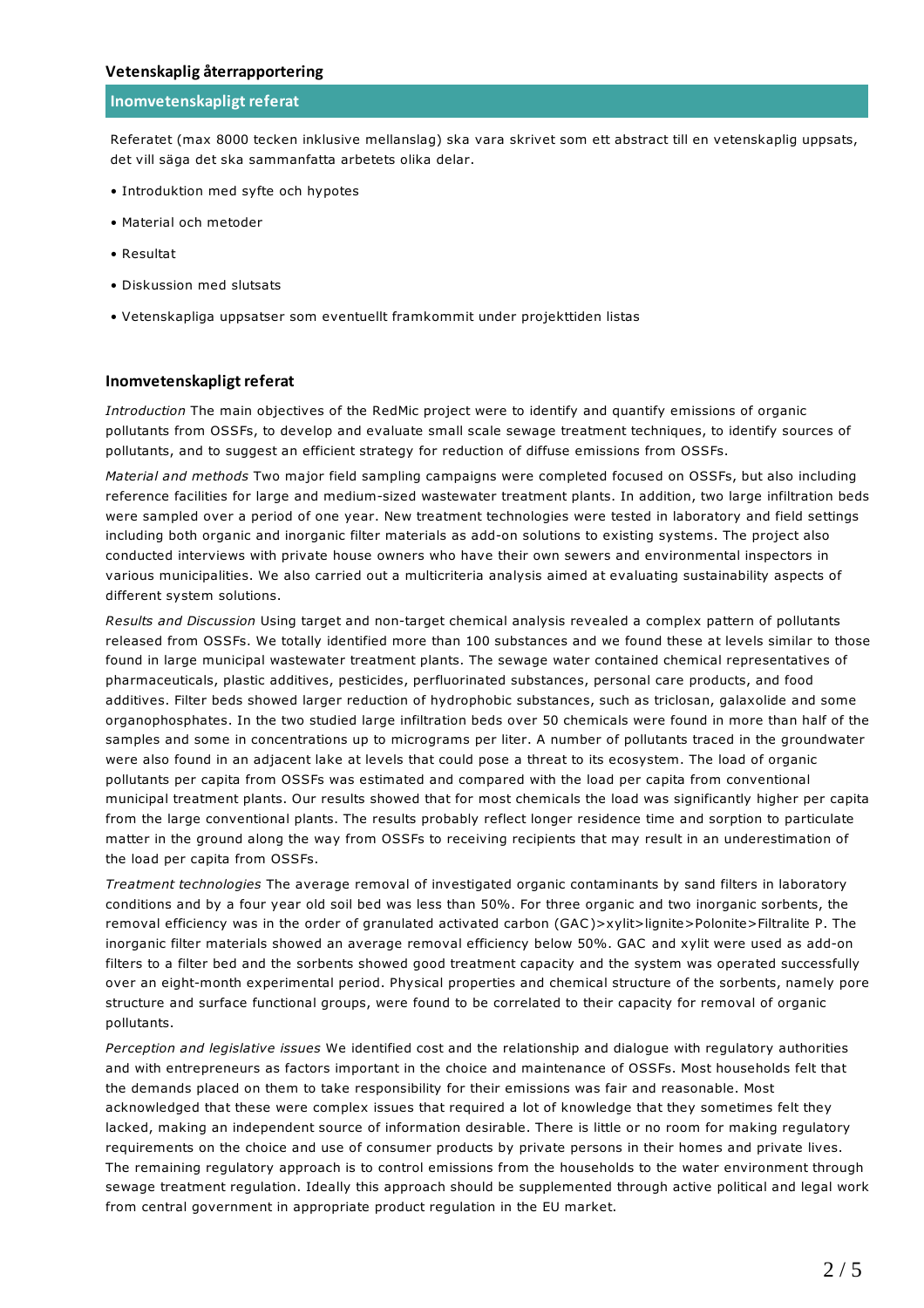*Sustainability analysis* Conventional OSSFs complemented with various add-on technologies for reducing micropollutants were compared using multicriteria analysis with stakeholder involvement for weighting sustainability criteria. It was shown that these add-on filter did not increase the sustainability index, dependent on at least two factors: 1) reduction of micropollutants is an aspect that was not very highly weighted by stakeholders, and 2) technologies for reducing micropollutants in OSSFs have a low readiness level and must be further developed in order to perform more efficient.

*Conclusions* We have shown that a large number of environmental pollutants are released from small sewers including pharmaceuticals, polymer additives, and food additives. Technologies exist that can reduce these diffuse emissions, which can be combined with nutrient reduction. Our studies have also demonstrated the need for clear information and good advice to homeowners and the importance of regulatory agencies inventory work to ensure the control and approval of OSSFs. We have shown that discharge from OSSFs can pose a significant threat to sensitive aquatic systems and drinking water resources, and that reduction measures are required to meet the national environmental objective of a non-toxic environment.

#### *Publications*

- 1. Blum K, Andersson PL, Renman G, Ahrens L, Gros M, Wiberg K, Haglund P. Non-target screening and prioritization of potentially persistent, bioaccumulating and toxic domestic wastewater contaminants and their removal in on-site and large-scale sewage treatment. Sci Tot Environ, 1879-1026, 575, 265-275, 2017
- 2. Gros M, Blum KM, Jernstedt H, Renman G, Rodríguez-Mozaz S, Haglund P, Andersson PL, Wiberg K, Ahrens L. Screening and prioritization of micropollutants in wastewaters from on-site sewage treatment. J Haz Mat, 328:37-45, 2017
- 3. Blum KM, Andersson PL, Ahrens L, Wiberg K, Haglund P. Persistence, mobility and bioavailability of emerging organic contaminants discharged from sewage treatment plants. Sci Tot Environ. 612, 1532– 1542, 2018
- 4. Blum KM, Haglund P, Gao QJ, Ahrens L, Gros M, Wiberg K, Andersson PL. Mass fluxes per capita of organic contaminants from on-site sewage treatment facilities. Chemosphere, 201, 864-873, 2018
- 5. Blum KM, Gallampois C, Andersson PL, Renman G, Renman A, Haglund P. Comprehensive assessment of organic contaminant removal from on-site sewage treatment facility effluent by char-fortified filter beds. J Haz Mat, 361, 111-122, 2018
- 6. Gago-Ferrero P, Gros M, Ahrens L, Wiberg K. Impact of on-site, small and large scale waste water treatment facilities on levels and fate of pharmaceuticals, personal care products, pesticides, and perfluoroalkyl substances in recipient waters. Sci Tot Environ, 601-602:1289-1297, 2017.
- 7. Rostvall A, Zhang W, Dürig W, Renman G, Wiberg K, Ahrens L, Gago-Ferrero P. Removal of pharmaceuticals, perfluoroalkyl substances and other micropollutants from wastewater using lignite, Xylit, sand, granular activated carbon (GAC) and GAC+Polonite® in column tests - Role of physicochemical properties. Water Res, 137:97-106, 2018
- 8. Zhang W, Blum K, Gros M, Ahrens L, Jernstedt H, Wiberg K, Andersson PL, Björlenius B, Renman G. Removal of micropollutants and nutrients in household wastewater using organic and inorganic sorbents. Des Water Treat 120, 88-108, 2018
- 9. Gao QJ, Blum KM, Gago-Ferrero P, Wiberg K, Ahrens L, Andersson PL. Impact of on-site wastewater infiltration systems on organic contaminants in groundwater and recipient waters. Sci Tot Environ. In press. 2018.
- 10. Zhang W. An add-on filter technique to improve micropollutant removal and water quality in on-site sewage treatment facilities. Doctoral thesis, KTH, 2018
- 11. Blum K. Targeted and untargeted analysis of organic contaminants from on-site sewage treatment facilities. Doctoral thesis, Umeå University, 2018

## **Populärvetenskapligresultatsammanfattning på svenska**

Sammanfattningen (max 6000 tecken inklusive mellanslag) ska innehålla:

- Bakgrund och syfte
- Teori och metod
- Huvudresultat
- Konklusion
- Lista på eventuella populärvetenskapliga publikationer från projektet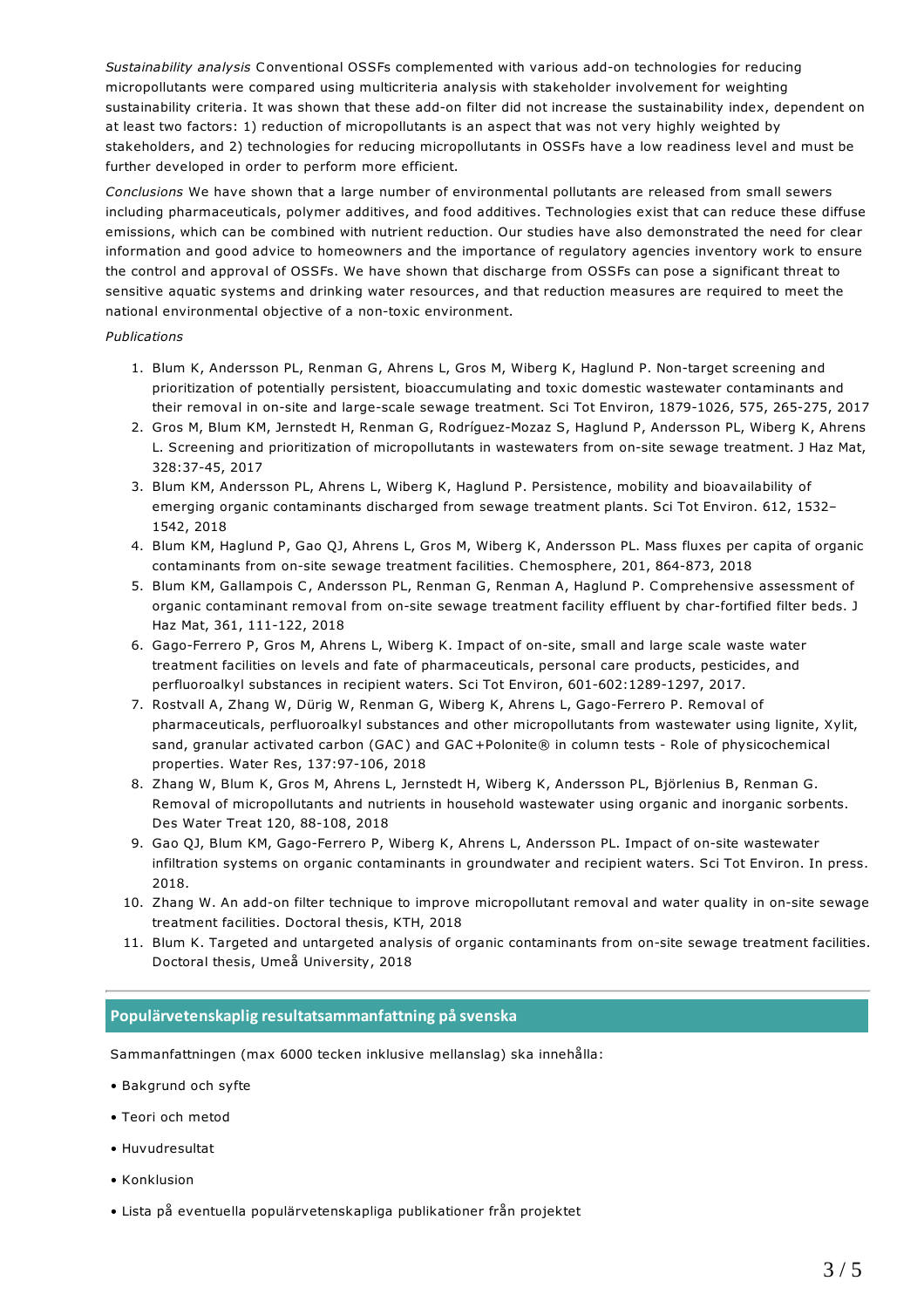### **Populärvetenskapligresultatsammanfattning**

*Bakgrund och syfte* Det övergripande målet för RedMic var att identifiera och kvantifiera utsläpp av miljöföroreningar från små avlopp och att utveckla och utvärdera nya reningstekniker. I projektet ingick också att identifiera viktiga källor till miljöföroreningar i privata hushåll och att ta fram en effektiv strategi för att minska diffusa utsläpp från hushållen. RedMic var ett samarbete mellan Umeå universitet, Sveriges lantbruksuniversitet, Kungliga Tekniska Högskolan och Uppsala universitet.

*Teori och metod* RedMic genomförde två större provtagningskampanjer omfattande små avlopp men också ett fåtal stora och medelstora kommunala reningsverk. Provtagna anläggningar inkluderade minireningsverk, markbäddar, källsorterande system samt infiltrationsanläggningar. Vi följde även utvalda kemikalier i Fyrisån som är ett vattensystem med ett stort antal små avlopp i sitt avrinningsområde. Nya reningstekniker testades både i laboratoriemiljö och i fält. Projektet genomförde intervjuer med husägare som har egna avlopp och med miljöinspektörer i kommuner. Vi genomförde även multikriterieanalyser för att utvärdera hållbarhetsaspekter hos olika systemlösningar för enskilda avlopp.

*Huvudresultat* Våra studier visade att utgående vatten från små avlopp innehåller en stor mängd olika miljöföreningar, till exempel läkemedel, plasttillsatser, pesticider, perfluorerade ämnen, kosmetikakemikalier och livsmedelstillsatser. Vi identifierade totalt fler än 100 organiska substanser i halter liknande de som återfinns i stora kommunala reningsverk. Hur effektivt de små avloppsanläggningarna renade dessa ämnen varierade mycket, alltifrån inte alls till i princip total reduktion, precis som i de större, konventionella reningsverken. Markbäddar reducerade mer av fettlösliga substanser som triklosan, parfymämnet galaxolid och vissa organofosfater som används som mjukgörare och flamskyddsmedel. Vi fann signifikant högre reduktion i markbäddar i jämförelse med stora reningsverk när det gällde ett ytaktivt ämne, en mjukgörare och sju läkemedelssubstanser. Vi följde två stora infiltrationsanläggningar under ett helt år och våra provtagningar av grundvatten, dricksvatten, närliggande sjöar och vattendrag visade att infiltrationsanläggningar kan påverka närmiljön, känsliga dricksvattenresurser och ekosystem. Ett antal miljöföroreningar hittade vi i en angränsande sjö i halter som skulle kunna utgöra risk för dess ekosystem.

I två laboratorieexperiment och ett fältförsök identifierades lämpliga filtermaterial som tillsatsfilter i små avlopp. Eftersom markbäddar och infiltration för närvarande är de mest använda systemen undersökte vi också reningseffektiviteten hos sand. Den genomsnittliga avskiljningen av undersökta organiska föroreningar med sandfilter i laboratorieförhållanden och med en fyra år gammal markbädd, var mindre än 50% och fluktuerade i stor utsträckning med tiden. De oorganiska filtermaterialen visade en genomsnittlig reningseffektivitet under 50%. De organiska filtermaterialen GAC och xylit visade mycket god reningseffektivitet och prövades även som tillsatsfilter efter en markbädd med mycket gott utfall under en åtta månader lång försöksperiod.

Det sammantagna resultatet från intervjuerna med hushållen visade på stor variation i hur de utfrågade hade tänkt kring sitt avlopp och hur kontakten med kommunen sett ut. Kontakten med kommunen upplevdes i vissa fall som väldigt stelbent, men i andra som väldigt konstruktiv. I valet av rättsliga styrmedel för minskning av mikroföroreningar hamnar avloppsreningskrav i fokus. I intervjuerna anförde tillsynsmyndigheter också en avsaknad av tillräckliga kunskaper om aktuella föroreningar och möjliga rimliga försiktighetsåtgärder.

I två omgångar genomfördes multikriterieanalyser där hållbarhetsaspekter analyserades avseende extra reningssteg såsom kolfilter eller ozongenerator kopplade till konventionella enskilda avloppsanläggningar. Analyserna visade inte tydligt att dessa reningsinsatser förbättrar hållbarheten totalt för anläggningarna. Detta visar att det finns behov av innovationer till nya lösningar för att minska utsläppen av mikroföroreningar.

*Konklusion* Vi har i vår forskning visat att ett stort antal miljöföroreningar släpps ut från små avlopp och att dessa kan utgöra ett hot för miljön och vårt dricksvatten. I de små anläggningar som vi studerade har halterna av miljöföroreningar i utsläppen varit jämförbara med de man finner i utsläpp från konventionella reningsverk. Vi har visat på tekniker som kan reducera utsläppen och minska belastningen från små avlopp och som kan kombineras med reningssteg för näringsämnen. Våra studier har också visat på behoven av tydlig information och bra rådgivning till husägare och betydelsen av tillsynsmyndigheternas inventeringsarbete för att säkerställa kontroll och godkännande av alla enskilda avlopp. Området diffusa emissioner från enskilda avlopp är utmanande att studera då befintliga små avloppsanläggningar i Sverige har stor variation i teknik, kondition, belastning och geografisk placering. Forskningen inom området är i sin linda och det är idag oklart hur stor total miljöbelastning de små avloppen utgör för vår miljö. Det är dock helt klart att de i bästa fall avskiljer miljöföroreningar lika bra som våra stora kommunala reningsverk och att dess utsläpp kan ske direkt till känsliga vattendrag och dricksvattenresurser.